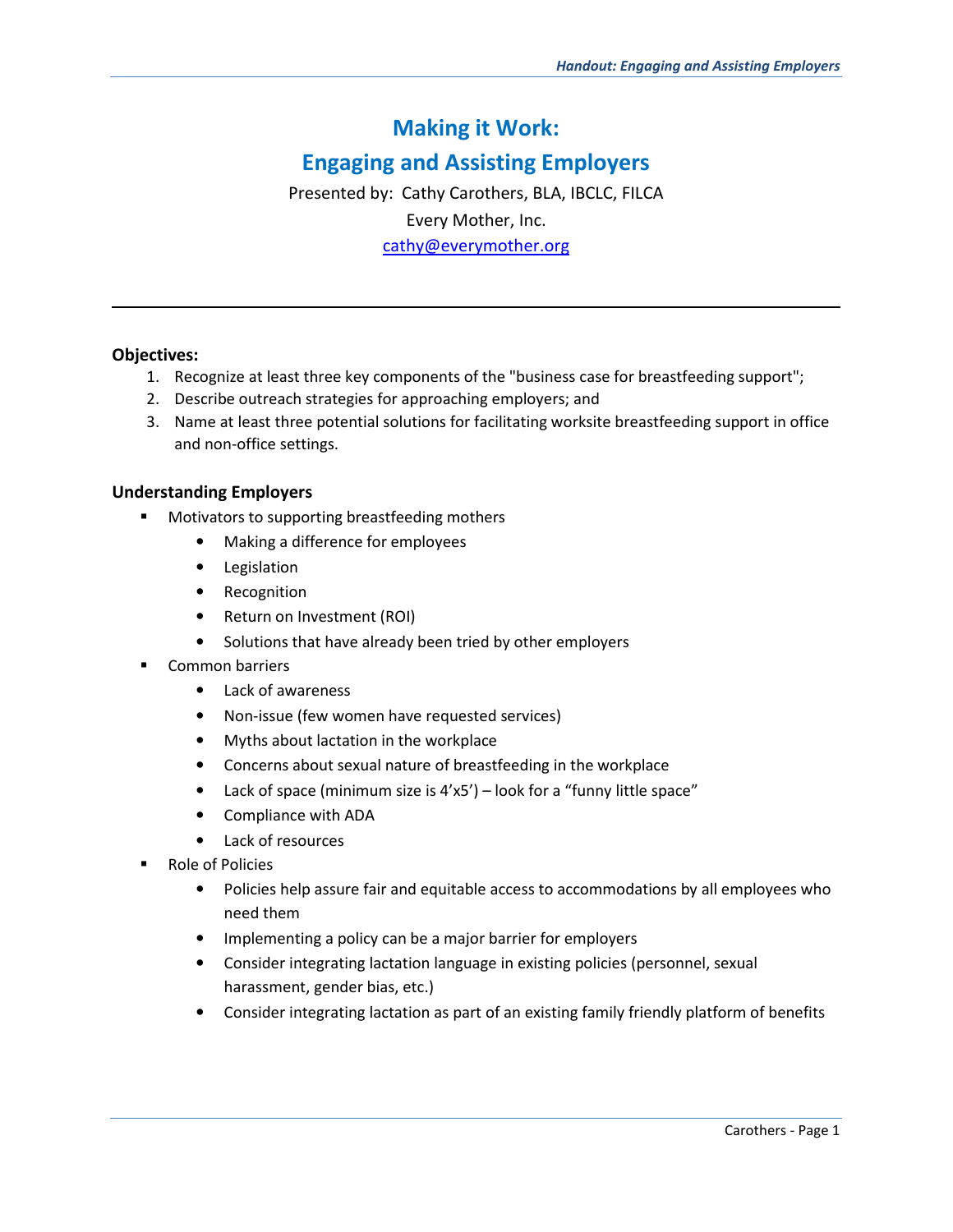### **Research with New York Employers**

- While HR directors are typically aware of the law, company managers and supervisors are NOT
- Nearly all were unaware of the benefits to the business
- **Most have NEVER even thought about the issue!**
- Very few have ever been approached by a woman wanting lactation accommodations
- Male managers are embarrassed about breastfeeding, but are nevertheless enthusiastic about supporting moms at work
- **Female managers were split in their support**
- **Major barriers:** 
	- Women might take advantage of the privilege
	- Lack of space and limited break time
	- More willing to support responsible employees
- What employers want:
	- Just ask!
	- Provide information on:
		- Benefits of breastfeeding to the employer and workplace
		- **What lactation accommodations look like**
		- **Solutions for space**
		- How much time it takes
		- What the manager needs to do
		- Best practices from other businesses

#### **Return on Investment**

The return on investment (ROI) for lactation support programs has been calculated by two companies (Aetna and Cigna) to be 2:1 or 3:1. This is because of numerous bottom-line benefits, such as:

- **Lower absenteeism** 
	- One-day absences occur twice as often for employees whose babies are not breastfed
	- Absenteeism rates are lower for male employees when female partners breastfeed
	- Presenteeism rates could also potentially be impacted
- **IMPROVED FECTURE 1999** Improved recruitment and retention
	- U.S. national retention rate after maternity leave is 59%
	- The retention rate among companies with lactation programs is >90%
	- The cost of replacing employees is calculated by the DOL to be approximately 1.5 times that person's annual salary
- **IMPROVED PRODUCTIVITY and loyalty**
- Support for nursing moms can be included as part of a company's family friendly benefits package. Employers already know that family friendly benefits (such as flexible workweeks, telecommuting options, gradual phasing back to work options after maternity leave) produce bottom-line benefits in terms of improved loyalty and retention.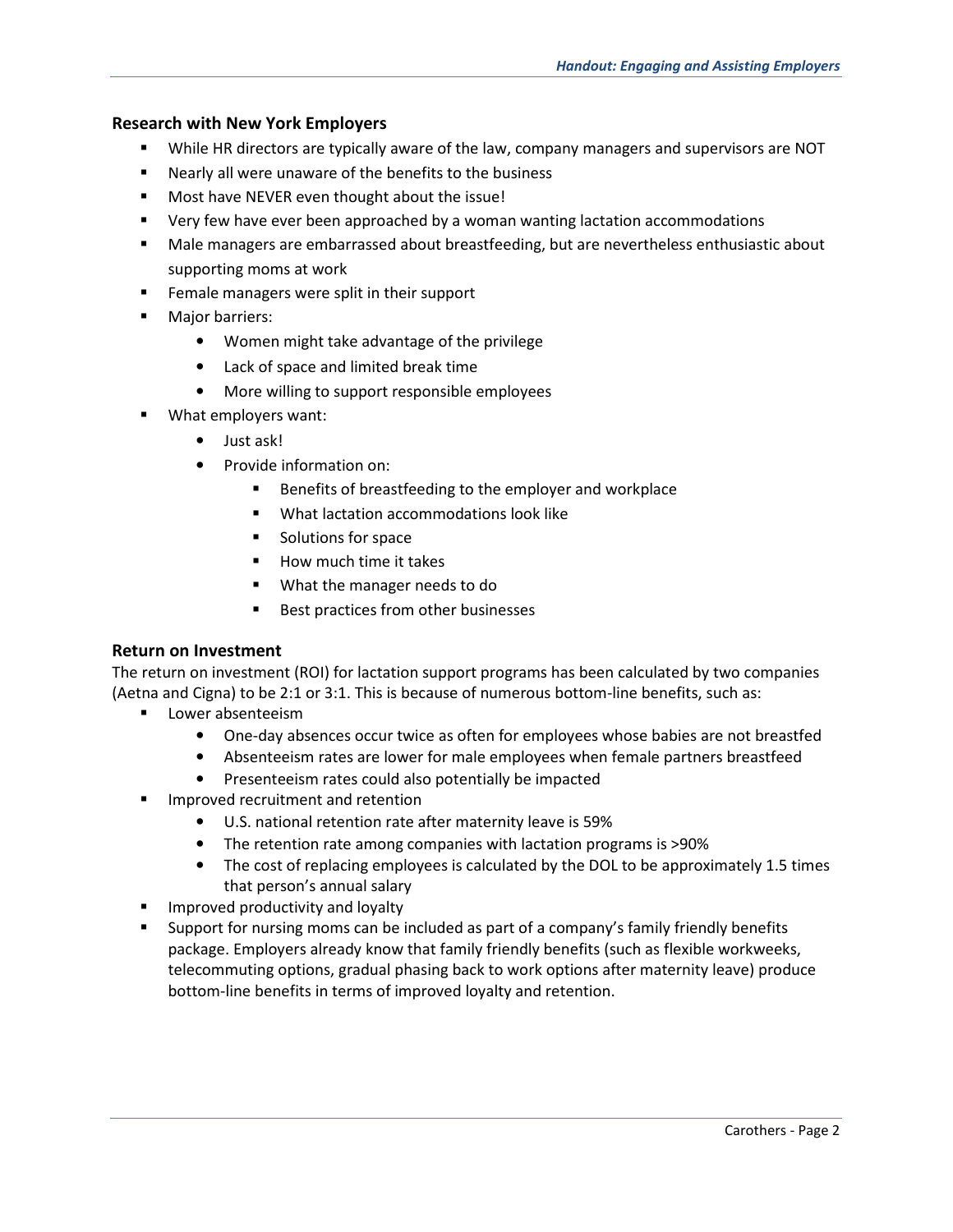### **Conducting Outreach with Employers**

- Do your homework: research the business first!
- Set priorities based on research
- Know who to approach (ex: human resource manager or someone you already know)
- Call for an in-person meeting
- *DO NOT MAIL MATERIALS*
- **Prepare for the meeting!**
- Show the employer you are here to provide help and resources
- **Share the bottom-line benefits**
- Give examples of other businesses
- **Provide or correct information about federal and state laws**
- **E** Leave resources and follow-up!

**Resource:** *Implementation Strategies for Coalitions,* available with the "Supporting Nursing Moms at Work: Employer Solutions" presentation platform at http://www.usbreastfeeding.org/SNMW-platform

### **Selecting Businesses to Reach**

- "Low-hanging fruit" companies most likely to be easily persuaded. According to the SHRM Employee Benefits Survey, businesses that are most likely to have lactation programs include health care agencies and financial institutions. Government agencies might also be easy to convince because of existing federal mandates.
- "Easy Adopters" –workplaces with a proven record of openness to innovative ideas, or that already offer other unique employee benefits, especially family-friendly programs. Examples: companies with a fitness program (since they are already aware of the importance of employee health), hospitals (because of their interest in health), etc.
- "Biggest Bang for the Buck" workplaces with a high employee base of women could be important to approach because they may be more likely to see and experience a positive return on investment. A large employer also has the potential for impacting change in a large number of women, establishing a community model. Examples are hospitals, colleges/universities, manufacturing plants, and other large firms.
- "Special Needs" workplaces that have challenging environments for breastfeeding. This might include manufacturing plants with rigid break schedules, companies that have predominantly male employees, or sites where physical barriers pose physical challenges such as a mine or a police or fire station.

# **Resources for Supporting Nursing Moms**

The HHS Office on Women's Health launched new resources for employers, mothers, and breastfeeding educators in June 2014 at the National Society for Human Resource Management (SHRM) conference in Orlando, Florida.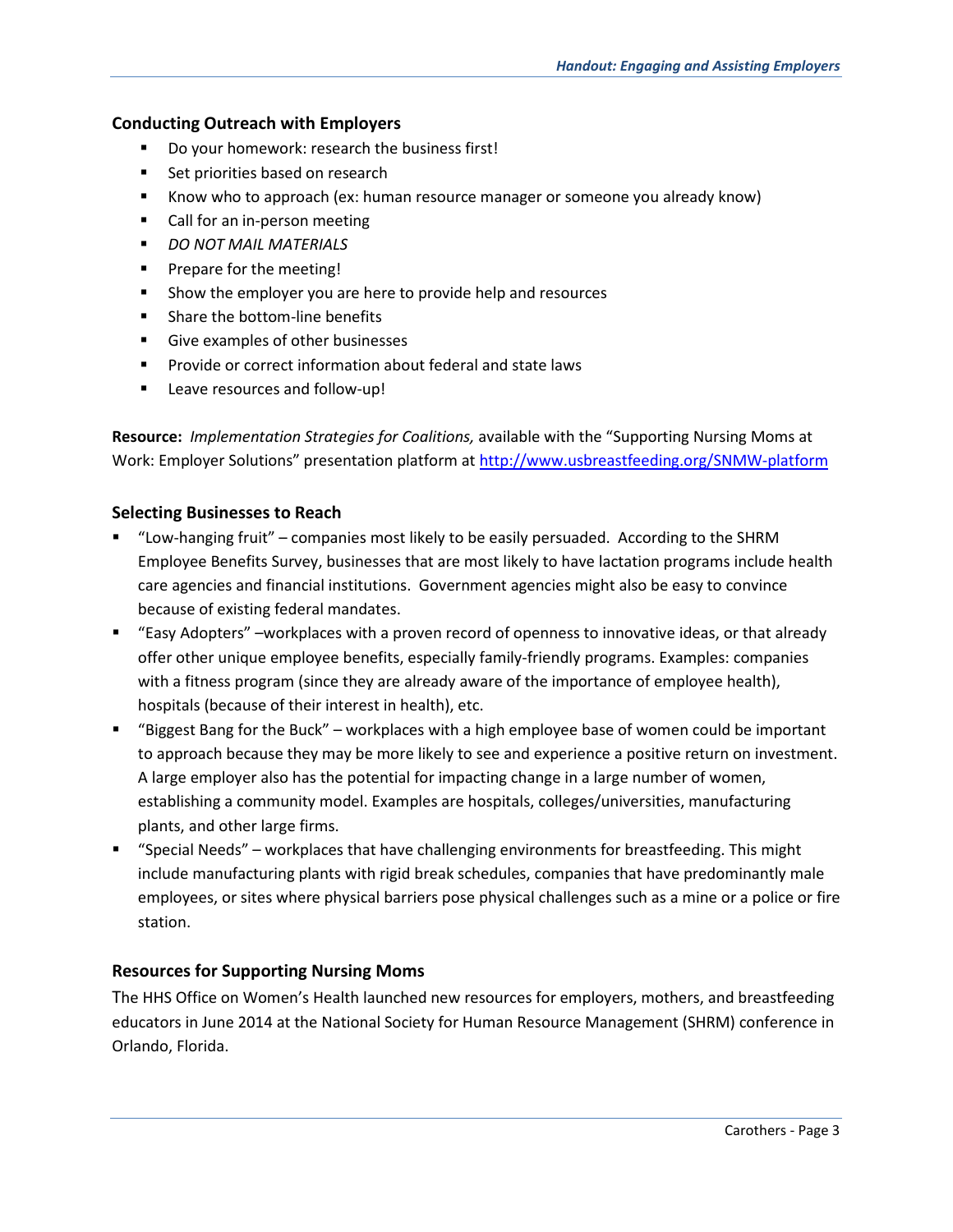- "Supporting Nursing Moms at Work: Strategies for Employers" (U.S. Department of Health and Human Services, Office on Women's Health) with searchable online resources featuring 200 business profiles and 29 videos. Available at: www.womenshealth.gov/breastfeeding-at-work.
- Videos available independently at the Office on Women's Health Breastfeeding YouTube™ channel at: https://www.youtube.com/playlist?list=PLB3959C47157F38B3.
- **Presentation platform available for downloading at the website of the United States** Breastfeeding Committee at: www.usbreastfeeding.org/SNMW-platform.
- "Making it Work" (New York Department of Health) resources for employers, mothers, family members, and breastfeeding educators. Available at: www.breastfeedingpartners.org.
- "The Business Case for Breastfeeding" (HHS Maternal and Child Health Bureau) at: www.womenshealth.gov/breastfeeding/government-in-action/business-case.html.

# **Solutions for Employers**

- **Business Solutions** 
	- Restaurants/Fast Food
	- **Retail**
	- Health Care
	- Schools
	- Manufacturing
	- Child Care
	- Agriculture
	- Military



**Cathy Carothers**  Email: cathy@everymother.org Every Mother Website: www.everymother.org Every Mother Facebook: Every Mother, Inc. Personal Facebook: Cathy Carothers Cathy's Pinterest: http://www.pinterest.com/cathycarothers/breastfeeding-resources/ http://www.pinterest.com/cathycarothers/breastfeeding-resources-workplace/

# **References**

Bartick M et al. Maternal costs of suboptimal breastfeeding. *Obstetrics & Gynecology.* 2013; 0:1-9.

Bartick M et al. The burden of suboptimal breastfeeding in the United States: a pediatric cost analysis. *Pediatrics.*  2010;125(5):e1048-e1056.

Bond & Galinsky E. Families and Work Institute. 2006. How can employers increase the productivity and retention of entry-level, hourly employees? No. 2. Available at www.familiesandwork.org/site/research/reports/main.html.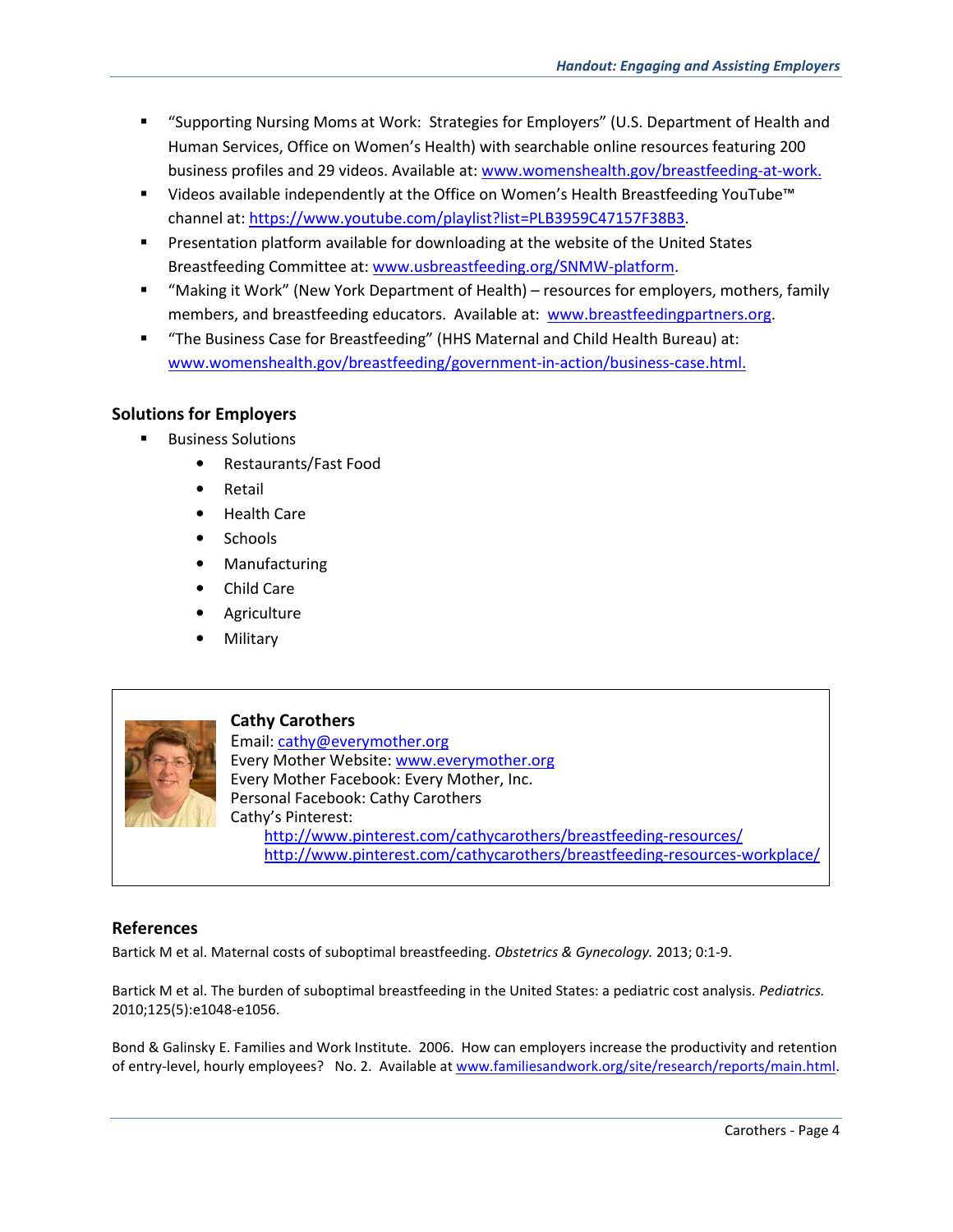Bureau of Labor Statistics. Women in the Labor Force: a Databook, 2009. Available online at: http://www.bls.gov/cps/wlf-databook2009.htm.

California WIC Association. Recommendations on increasing breastfeeding in the low-wage worksite. California Working Families Policy Summit, 2009.

Cantor D, Waldfogel J, Kerwin J et al. Balancing the Needs of Families and Employers: Family and Medical Leave Surveys, 2000 Update (Rockville, MD, Westat). Available online at: http://www.dol.gov/asp/fmla/main.htm.

Cardenas, R, & Major, D. *Journal of Business and Psychology*. 2005; 20:1:31-51.

Centers for Disease Control and Prevention. 2016 Breastfeeding Report Card: U.S. Available online at: www.cdc.gov/breastfeeding.

Centers for Disease Control and Prevention. National Immunization Survey, 2016. Available online at: www.cdc.gov/breastfeeding.

Cohen, R., & Mrtek, M. B. The impact of two corporate lactation programs on the incidence and duration of breastfeeding by employed mothers. *American Journal of Health Promotion*. *1994;*8(6):436-441.

Dabritz H, Hinton B & Babb J. Evaluation of lactation support in the workplace or school environment on 6-month breastfeeding outcomes in Yolo County, California. *J Hum Lact.* 2009;25:182-193.

Drago R, Hayes J & Youngman Y. Better Health for Mothers and Children: Breastfeeding Accommodations under the Affordable Care Act. Washington, D.C.: Institute for Women's Policy Research, 2010.

Fairness Initiative on Low-Wage Work. The story of low-wage work. Available online at: http://www.lowwagework.org/story.

Families and Work Institute. What do we know about entry-level, hourly employees? Research Brief No. 1, Nov. 2006. Available online at: www.familiesandwork.org/site/research/reports/main.html.

Families and Work Institute: What Workplace Flexibility is available to entry-level, hourly employees? 2006. No. 3 Available online at: http://familiesandwork.org/site/research/reports/brief3.pdf.

Greene S, Wolfe E & Olson B. Assessing the validity of measures of an instrument designed to measure employees' perceptions of workplace breastfeeding support. *Breastfeeding Medicine*. 2008;3(3):159-163.

Guendelmann S, Kosa J, Pearl M, Graham S, Goodman J & Kharrazi M. Juggling work and breastfeeding: Effects of maternity leave and occupational characteristics. *Pediatrics.* 2009;123(1):e38-e:46.

Millar W & Marclean H. Breastfeeding practices. *Health Reports.* 2005;16(2):23-31.

New York Breastfeeding Mother's Bill of Rights. Available online at: http://www.nysenate.gov/pressrelease/breastfeeding-mothers-bill-rights-passes-senate.

Patient Protection and Affordable Care Act. Section 4201, "Reasonable Break Time for Nursing Mothers", HR 3590. Text of Sec. 4207 only available online at: www.usbreastfeeding.org. Full Affordable Care Act available online at: http://docs.house.gov/rules/hr4872/111\_hr3590\_engrossed.pdf.